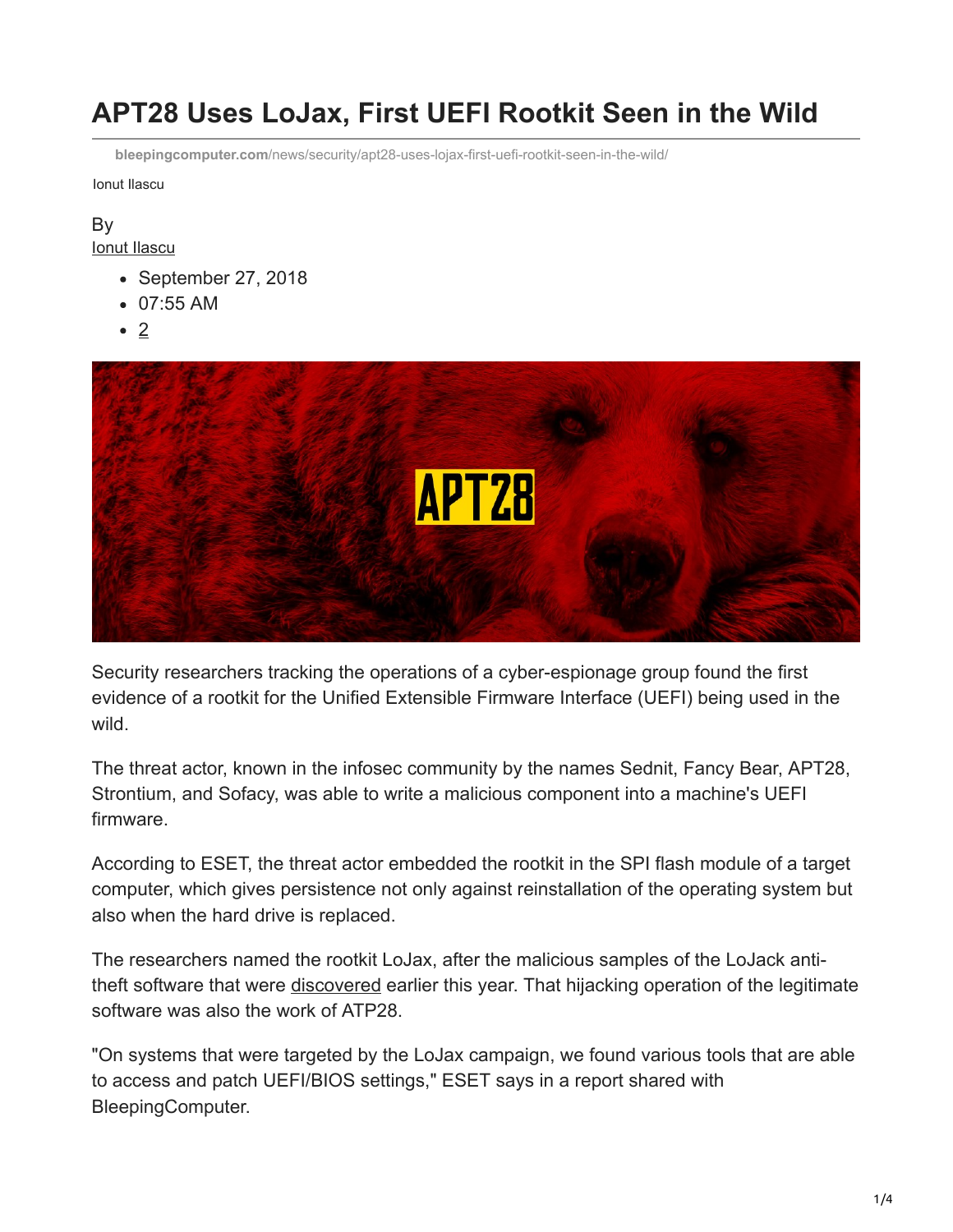#### **Signed driver opens access to firmware**

Security researchers explain that they found three different types of tools on a victim's computer. Two of them are responsible for gathering details about the system firmware and for creating a copy of the system firmware by reading the SPI flash memory module, where the UEFI firmware is located.

The third one injects the malicious module and writes the compromised firmware back to the SPI flash memory, creating persistence for the malware.

To reach the UEFI/BIOS settings, all tools use the kernel driver of the [RWEverything](http://rweverything.com/) tool that allows modification of the settings in the firmware of almost any hardware. The driver is signed with a valid certificate.

| Digital Signature Details |                                                                |           | 7                   | × |  |
|---------------------------|----------------------------------------------------------------|-----------|---------------------|---|--|
| General<br>Advanced       |                                                                |           |                     |   |  |
|                           | Digital Signature Information<br>This digital signature is OK. |           |                     |   |  |
| Signer information        |                                                                |           |                     |   |  |
| Name:                     | ChongKim Chan                                                  |           |                     |   |  |
| E-mail:                   | Not available                                                  |           |                     |   |  |
| Signing time:             | Saturday, May 25, 2013 3:02:36 PM                              |           |                     |   |  |
|                           |                                                                |           | View Certificate    |   |  |
| Countersignatures         |                                                                |           |                     |   |  |
| Name of signer:           | E-mail address:<br>Symantec Time  Not available                | Timestamp | Saturday, May 25, 2 |   |  |
|                           |                                                                |           | Details             |   |  |
|                           |                                                                |           | OK                  |   |  |

"This patching tool uses different techniques either to abuse misconfigured platforms or to bypass platform SPI flash memory write protections," ESET says.

If write operations are denied, the malicious tool exploits a four-year-old race condition vulnerability in UEFI ([CVE-2014-8273](https://www.kb.cert.org/vuls/id/766164)) to bypass the defenses.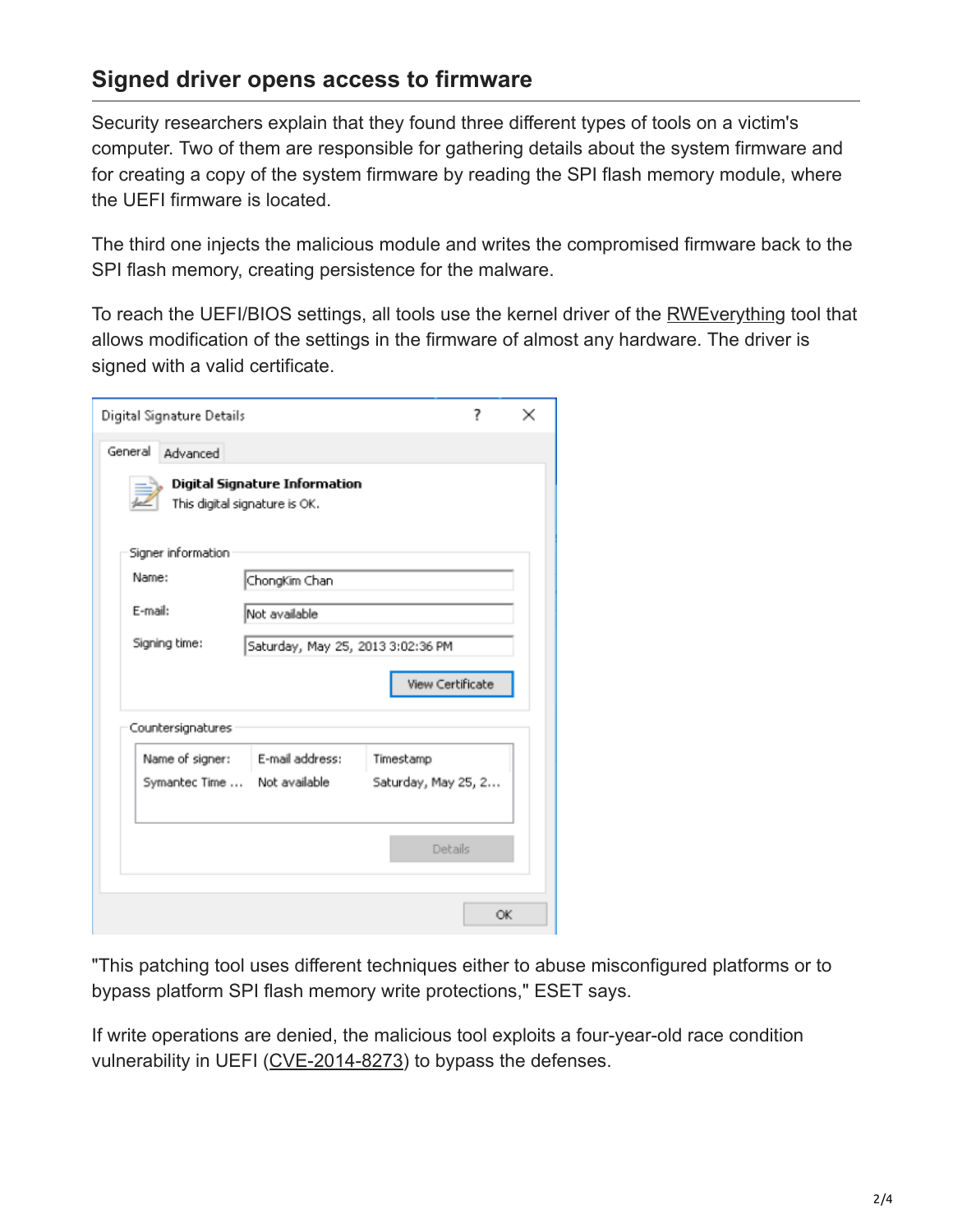

The purpose of the rootkit is just to drop malware into the Windows operating system and make sure that it executes at startup.

### **Defending against LoJax UEFI rootkit**

Protecting against LoJax infection is possible by enabling the Secure Boot mechanism, which checks that every component loaded by the system firmware is signed with a valid certificate.

Since LoJax rootkit is not signed, Secure Boot can prevent it from dropping the malware in the first place.

Another way to protect against Sednit's rootkit is to make sure the motherboard has the latest firmware version from the manufacturer. The patching tool can do its job only if the protections for the SPI flash module are vulnerable or misconfigured. An updated firmware should render fruitless the malicious update operation.

Reflashing the firmware, however, is a task most users are unfamiliar with. It is a manual operation that typically involves downloading the latest firmware version from the motherboard manufacturer, saving it on an external storage device, booting into the UEFI menu and installing it.

An alternative is to replace the motherboard with a newer generation since LoJax affects older chipsets. This requires some technical knowledge, to ensure hardware compatibility, and most users find it easier to replace the entire station.